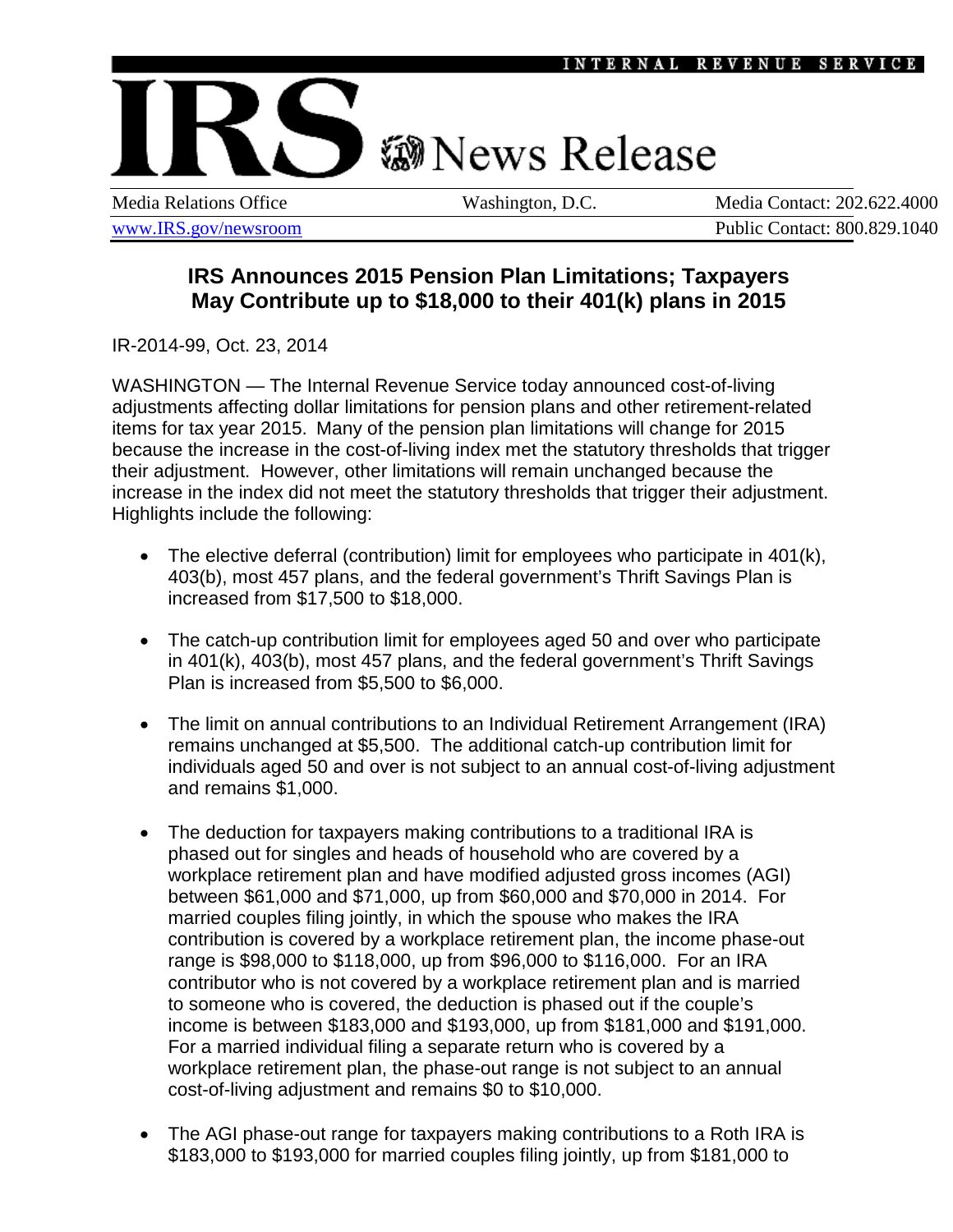\$191,000 in 2014. For singles and heads of household, the income phaseout range is \$116,000 to \$131,000, up from \$114,000 to \$129,000. For a married individual filing a separate return, the phase-out range is not subject to an annual cost-of-living adjustment and remains \$0 to \$10,000.

• The AGI limit for the saver's credit (also known as the retirement savings contribution credit) for low- and moderate-income workers is \$61,000 for married couples filing jointly, up from \$60,000 in 2014; \$45,750 for heads of household, up from \$45,000; and \$30,500 for married individuals filing separately and for singles, up from \$30,000.

Below are details on both the adjusted and unchanged limitations.

Section 415 of the Internal Revenue Code provides for dollar limitations on benefits and contributions under qualified retirement plans. Section 415(d) requires that the Secretary of the Treasury annually adjust these limits for cost-of-living increases. Other limitations applicable to deferred compensation plans are also affected by these adjustments under Section 415. Under Section 415(d), the adjustments are to be made under adjustment procedures similar to those used to adjust benefit amounts under Section 215(i)(2)(A) of the Social Security Act.

Effective January 1, 2015, the limitation on the annual benefit under a defined benefit plan under Section 415(b)(1)(A) remains unchanged at \$210,000. For a participant who separated from service before January 1, 2015, the limitation for defined benefit plans under Section 415(b)(1)(B) is computed by multiplying the participant's compensation limitation, as adjusted through 2014, by 1.0178.

The limitation for defined contribution plans under Section 415(c)(1)(A) is increased in 2015 from \$52,000 to \$53,000.

The Code provides that various other dollar amounts are to be adjusted at the same time and in the same manner as the dollar limitation of Section 415(b)(1)(A). After taking into account the applicable rounding rules, the amounts for 2015 are as follows:

The limitation under Section 402(g)(1) on the exclusion for elective deferrals described in Section 402(g)(3) is increased from \$17,500 to \$18,000.

The annual compensation limit under Sections 401(a)(17), 404(l), 408(k)(3)(C), and 408(k)(6)(D)(ii) is increased from \$260,000 to \$265,000.

The dollar limitation under Section 416(i)(1)(A)(i) concerning the definition of key employee in a top-heavy plan remains unchanged at \$170,000.

The dollar amount under Section  $409(0)(1)(C)(ii)$  for determining the maximum account balance in an employee stock ownership plan subject to a 5-year distribution period is increased from \$1,050,000 to \$1,070,000, while the dollar amount used to determine the lengthening of the 5-year distribution period remains unchanged at \$210,000.

The limitation used in the definition of highly compensated employee under Section 414(q)(1)(B) is increased from \$115,000 to \$120,000.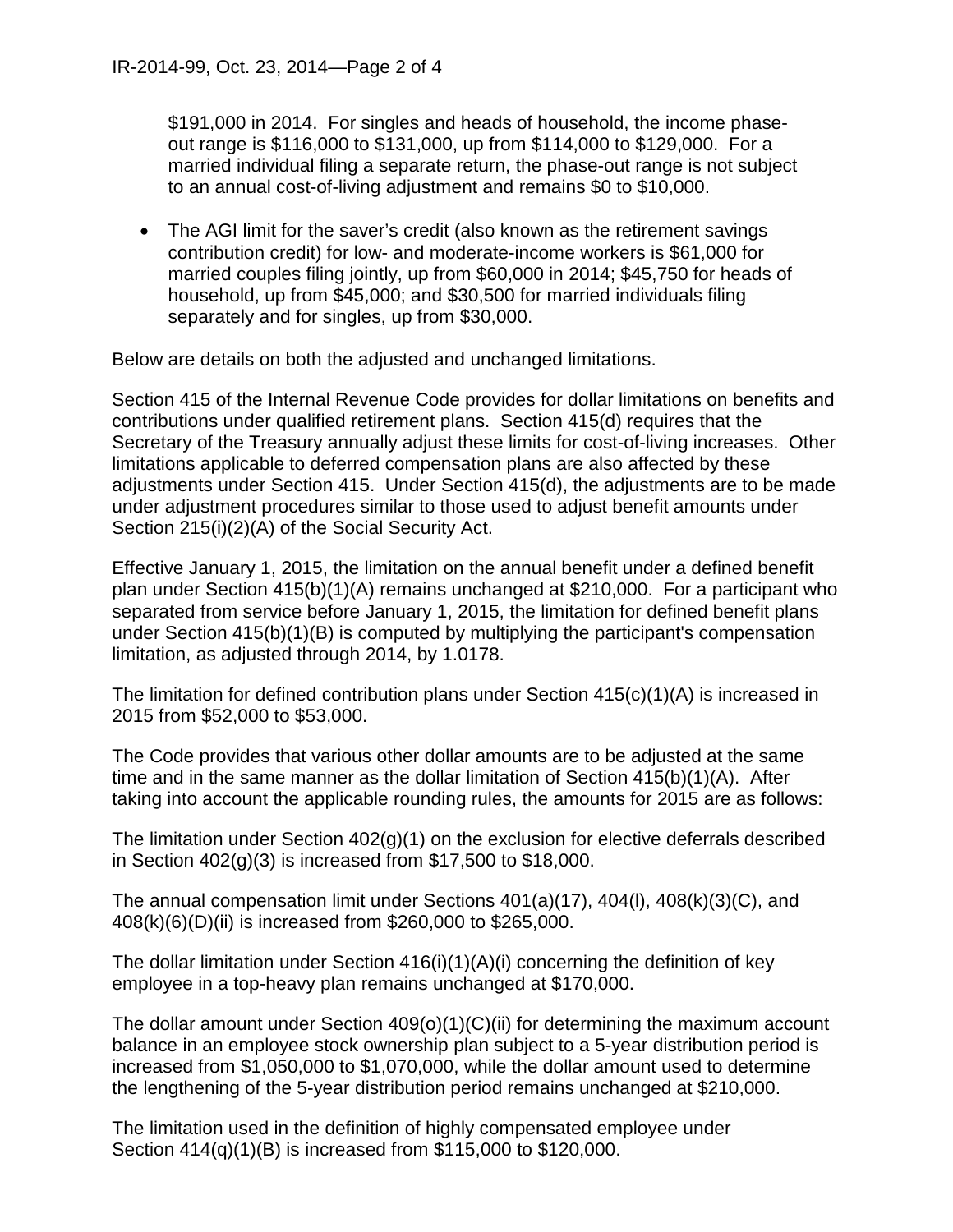The dollar limitation under Section  $414(v)(2)(B)(i)$  for catch-up contributions to an applicable employer plan other than a plan described in Section 401(k)(11) or Section 408(p) for individuals aged 50 or over is increased from \$5,500 to \$6,000. The dollar limitation under Section  $414(v)(2)(B)(ii)$  for catch-up contributions to an applicable employer plan described in Section 401(k)(11) or Section 408(p) for individuals aged 50 or over is increased from \$2,500 to \$3,000.

The annual compensation limitation under Section 401(a)(17) for eligible participants in certain governmental plans that, under the plan as in effect on July 1, 1993, allowed cost-of-living adjustments to the compensation limitation under the plan under Section 401(a)(17) to be taken into account, is increased from \$385,000 to \$395,000.

The compensation amount under Section 408(k)(2)(C) regarding simplified employee pensions (SEPs) is increased from \$550 to \$600.

The limitation under Section 408(p)(2)(E) regarding SIMPLE retirement accounts is increased from \$12,000 to \$12,500.

The limitation on deferrals under Section 457(e)(15) concerning deferred compensation plans of state and local governments and tax-exempt organizations is increased from \$17,500 to \$18,000.

The compensation amount under Section 1.61-21(f)(5)(i) of the Income Tax Regulations concerning the definition of "control employee" for fringe benefit valuation remains unchanged at \$105,000. The compensation amount under Section 1.61-21(f)(5)(iii) is increased from \$210,000 to \$215,000.

The Code also provides that several retirement-related amounts are to be adjusted using the cost-of-living adjustment under Section 1(f)(3). After taking the applicable rounding rules into account, the amounts for 2015 are as follows:

The adjusted gross income limitation under Section 25B(b)(1)(A) for determining the retirement savings contribution credit for married taxpayers filing a joint return is increased from \$36,000 to \$36,500; the limitation under Section 25B(b)(1)(B) is increased from \$39,000 to \$39,500; and the limitation under Sections 25B(b)(1)(C) and 25B(b)(1)(D) is increased from \$60,000 to \$61,000.

The adjusted gross income limitation under Section 25B(b)(1)(A) for determining the retirement savings contribution credit for taxpayers filing as head of household is increased from \$27,000 to \$27,375; the limitation under Section 25B(b)(1)(B) is increased from \$29,250 to \$29,625; and the limitation under Sections 25B(b)(1)(C) and 25B(b)(1)(D) is increased from \$45,000 to \$45,750.